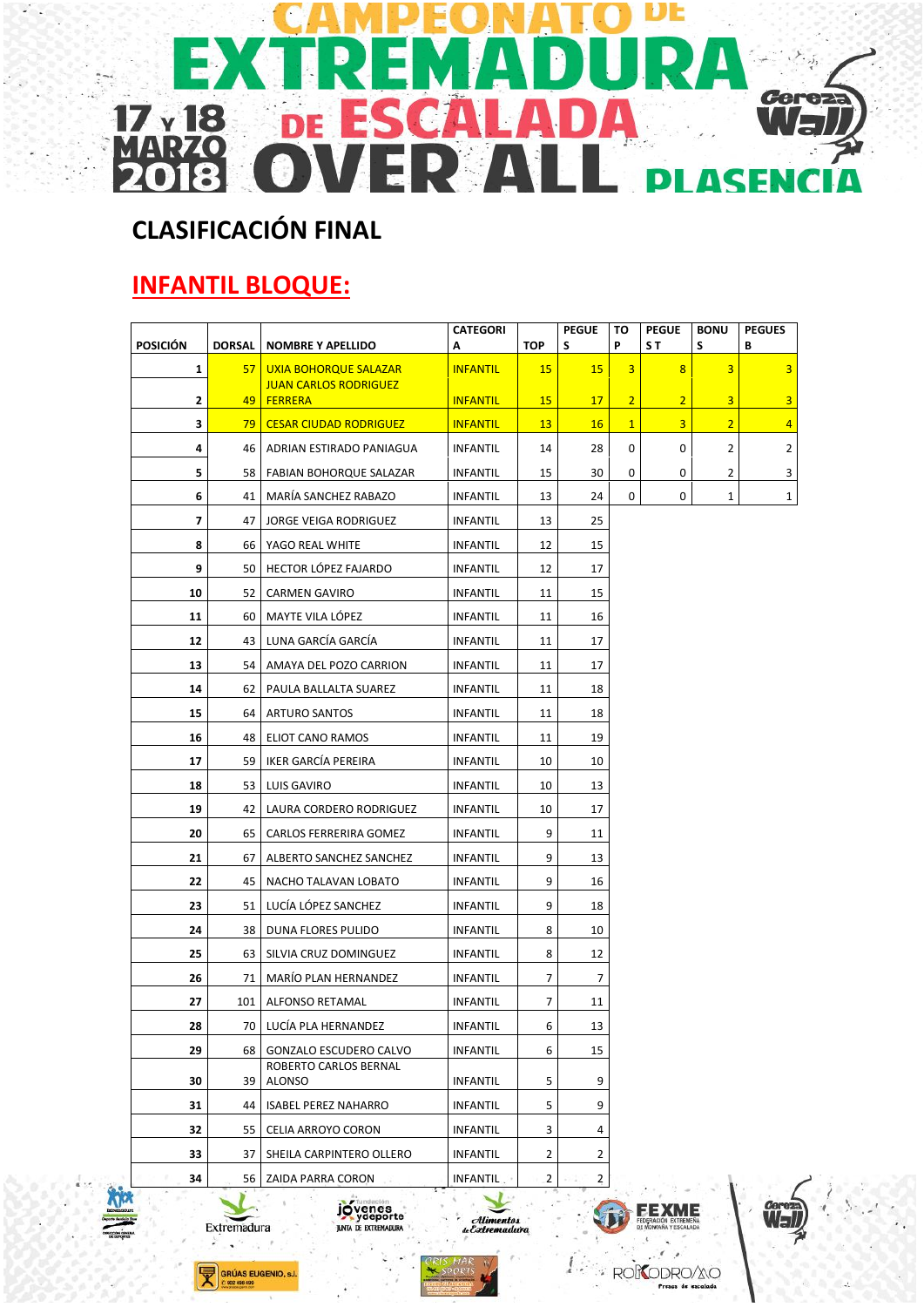

#### **INFANTIL DIFICULTAD:**

| <b>POSICIÓN</b> | <b>DORSAL</b> | <b>NOMBRE Y APELLIDO</b>            | <b>CATEGORIA</b> | <b>PUNTOS</b> | <b>PEGUES</b> | <b>PRESA</b> |
|-----------------|---------------|-------------------------------------|------------------|---------------|---------------|--------------|
| $\overline{1}$  | 49            | <b>JUAN CARLOS GONZALEZ FERRERA</b> | <b>INFANTIL</b>  | 165           | 5             | 19           |
| $\overline{2}$  | 57            | UXIAR BOHORQUE SALAZAR              | <b>INFANTIL</b>  | 165           | 5             | <b>18</b>    |
| 3               | 50            | <b>HECTOR LÓPEZ FAJARDO</b>         | <b>INFANTIL</b>  | 165           | 5             | 11           |
| 4               | 47            | <b>JORGE VEIGA RODRIGUEZ</b>        | <b>INFANTIL</b>  | 165           | 5             | $10+$        |
| 5               | 79            | <b>CESAR CIUDAD RODRIGUEZ</b>       | <b>INFANTIL</b>  | 165           | 5             | $10+$        |
| 6               | 46            | ADRIAN ESTIRADO PANIAGUA            | <b>INFANTIL</b>  | 165           | 5             | $10+$        |
| 7               | 67            | ALBERTO SANCHEZ SANCHEZ             | <b>INFANTIL</b>  | 115           | 5             |              |
| 8               | 54            | AMAYA DEL POZO                      | <b>INFANTIL</b>  | 115           | 6             |              |
| 9               | 48            | ELIOT CANO RAMOS                    | <b>INFANTIL</b>  | 45            | 3             |              |
| 10              | 40            | SONIA CABELLO ESPADA                | <b>INFANTIL</b>  | 45            | 4             |              |
| 11              | 51            | LUCIA LÓPEZ SANCHEZ                 | <b>INFANTIL</b>  | 45            | 5             |              |
| 12              | 68            | <b>GONZALO ESCUDDERO</b>            | <b>INFANTIL</b>  | 25            | 2             |              |
| 13              | 58            | FABIAN BOHORQUE SALAZAR             | <b>INFANTIL</b>  | 15            | 1             |              |

## **PROMOCIONAL BLOQUE:**

|                 | <b>DORSA</b> |                                 |                   | TO |               |                | <b>PEGUES</b>  | <b>BONU</b>    | <b>PEGUES</b>  |
|-----------------|--------------|---------------------------------|-------------------|----|---------------|----------------|----------------|----------------|----------------|
| <b>POSICIÓN</b> | L.           | <b>NOMBRE Y APELLIDO</b>        | <b>CATEGORIA</b>  | P  | <b>PEGUES</b> | <b>TOP</b>     | т              | s              | B              |
|                 |              | <b>ANTONIO GALINDO</b>          | <b>PROMOCIONA</b> |    |               |                |                |                |                |
| $\mathbf{1}$    |              | 97   MORENO                     | L                 | 13 | 13            | $\overline{2}$ | 4              | $\overline{2}$ | $\overline{3}$ |
|                 |              |                                 | <b>PROMOCIONA</b> |    |               |                |                |                |                |
| 2 <sup>1</sup>  |              | 98   REGINA GALINDO MORENO      | $\mathsf{L}$      | 12 | 16            | $\overline{1}$ | $\mathbf{1}$   | $\overline{2}$ | $\overline{2}$ |
|                 |              |                                 | <b>PROMOCIONA</b> |    |               |                |                |                |                |
| $\overline{3}$  |              | 96   FRANCISCO DE CORDOBA       | L                 | 11 | 14            | $\overline{0}$ | $\overline{0}$ | $\mathbf{1}$   | $\mathbf{1}$   |
|                 |              |                                 | <b>PROMOCIONA</b> |    |               |                |                |                |                |
| 4               | 92           | <b>SARA FUENTES</b>             |                   | 11 | 15            | $\mathbf 0$    | 0              |                |                |
|                 |              |                                 | PROMOCIONA        |    |               |                |                |                |                |
| 5               | 93           | <b>ALBERTO TRUJILLO JIMENEZ</b> | $\mathbf{I}$      | 5  | 5             | $\Omega$       | 0              |                |                |
|                 |              |                                 | <b>PROMOCIONA</b> |    |               |                |                |                |                |
| 6               | 95           | RAQUEL SIMARRO REY              |                   | 6  | 6             | 0              | 0              | 0              | 0              |
|                 |              |                                 | PROMOCIONA        |    |               |                |                |                |                |
| 7               | 94           | MARINA GONZALEZ GARCÍA          |                   | 1  | 1             |                |                |                |                |
|                 |              |                                 | <b>PROMOCIONA</b> |    |               |                |                |                |                |
| 8               | 99           | ALVARO CORTÉS                   |                   |    |               |                |                |                |                |









iye ji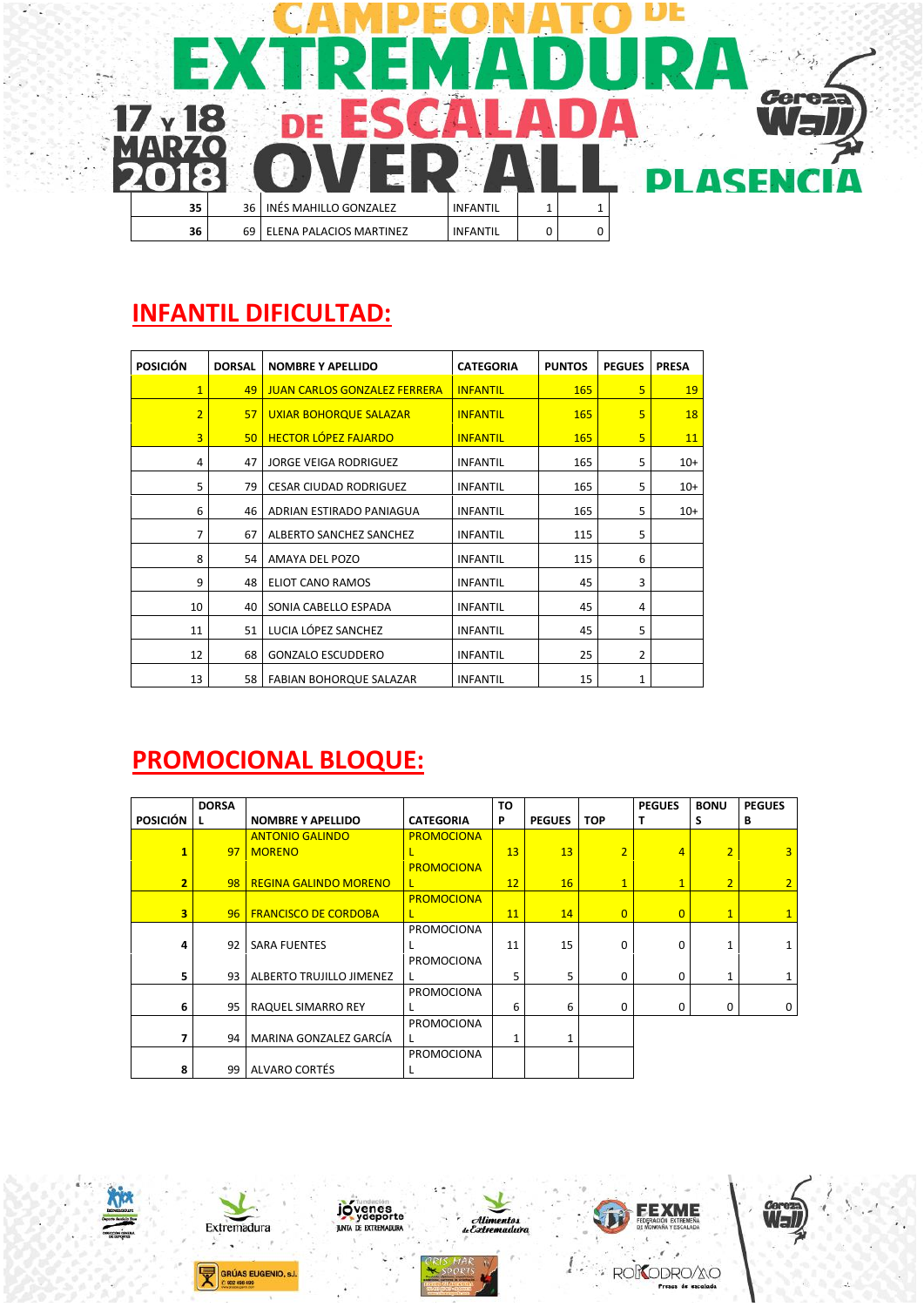#### DE **Cerez**  $17<sub>y</sub>$ 18  $\overline{\mathbf{I}}$ Ď Ė  $\blacktriangle$ **DI ASENCI**

# **PROMOCIONAL DIFICULTAD:**

| POSICIÓN L |    | DORSAL NOMBRE Y APELLIDO    | <b>CATEGORIA</b> |     | PUNTOS   PEGUES   FINAL |    |
|------------|----|-----------------------------|------------------|-----|-------------------------|----|
|            |    | <b>ANTONIO GALINDO</b>      |                  |     |                         |    |
|            |    | <b>MORENO</b>               | PROMOCIONAL      | 165 | 6                       | 18 |
|            | 96 | <b>FRANCISCO DE CORDOBA</b> | PROMOCIONAL      | 165 | 6                       |    |

# **JUVENIL FEMENINA BLOQUE:**

| <b>POSICIÓN</b> | <b>DORSAL</b>   | <b>NOMBRE Y APELLIDO</b>                | <b>CATEGORIA</b>        | <b>TOP</b> | <b>PEGUES</b> | <b>TOP</b>     | <b>PEGUES</b><br>т | <b>BONUS</b>   | <b>PEGUES</b><br>В |
|-----------------|-----------------|-----------------------------------------|-------------------------|------------|---------------|----------------|--------------------|----------------|--------------------|
|                 | 72 <sup>2</sup> | <b>ANDREA RODRIGUEZ SALAS</b>           | <b>JUVENIL FEMENINO</b> | 15         | 16            | $\overline{2}$ | $\overline{2}$     | 3              | 4                  |
| $\overline{2}$  |                 | <b>74   NEREA GARRIDO FUENTES</b>       | <b>JUVENIL FEMENINO</b> | 15         | 18            | $\overline{2}$ | $\overline{4}$     | $\overline{2}$ |                    |
| 3               | 77              | <b>LAURA MORENO</b><br><b>ESCAMILLA</b> | <b>JUVENIL FEMENINO</b> | 14         | 17            | $\overline{0}$ | $\overline{0}$     | $\mathbf{1}$   |                    |
|                 | 76              | YLENA ESCUDERO SANCHEZ                  | <b>JUVENIL FEMENINO</b> | 14         | 18            | 0              | 0                  |                |                    |
|                 | 61              | <b>CLAUDIA IGLESIAS</b>                 | <b>JUVENIL FEMENINO</b> | 13         | 21            | 0              | 0                  |                |                    |
| 6               | 73              | OLGA SANCHEZ ALONSO                     | <b>JUVENIL FEMENINO</b> | 12         | 13            | 0              | 0                  | $\Omega$       | 0                  |
|                 | 75              | CANDELA BORREGO RAMOS                   | <b>JUVENIL FEMENINO</b> | 11         | 17            |                |                    |                |                    |

# **JUVENIL FEMENINA DIFICULTAD:**

| <b>POSICIÓN</b> |              | <b>DORSAL   NOMBRE Y APELLIDO</b> | <b>CATEGORIA</b>        | <b>PUNTOS</b> | <b>PEGUES</b> | <b>FINAL</b> |
|-----------------|--------------|-----------------------------------|-------------------------|---------------|---------------|--------------|
| $\mathbf{1}$    | $72^{\circ}$ | <b>ANDREA RODRIGUEZ SALAS</b>     | <b>JUVENIL FEMENINA</b> | 170           |               | 25           |
| 2               | 69           | <b>ELENA PALACIOS MARTINEZ</b>    | <b>JUVENIL FEMENINA</b> | 170           |               | 23           |
|                 |              | <b>LAURA MORENO</b>               |                         |               |               |              |
| 3               | 77           | <b>ESCAMILLA</b>                  | <b>JUVENIL FEMENINA</b> | 150           | 3             | 19           |
| 4               | 73           | OLGA SANCHEZ ALONSO               | <b>JUVENIL FEMENINA</b> | 95            |               | 19           |









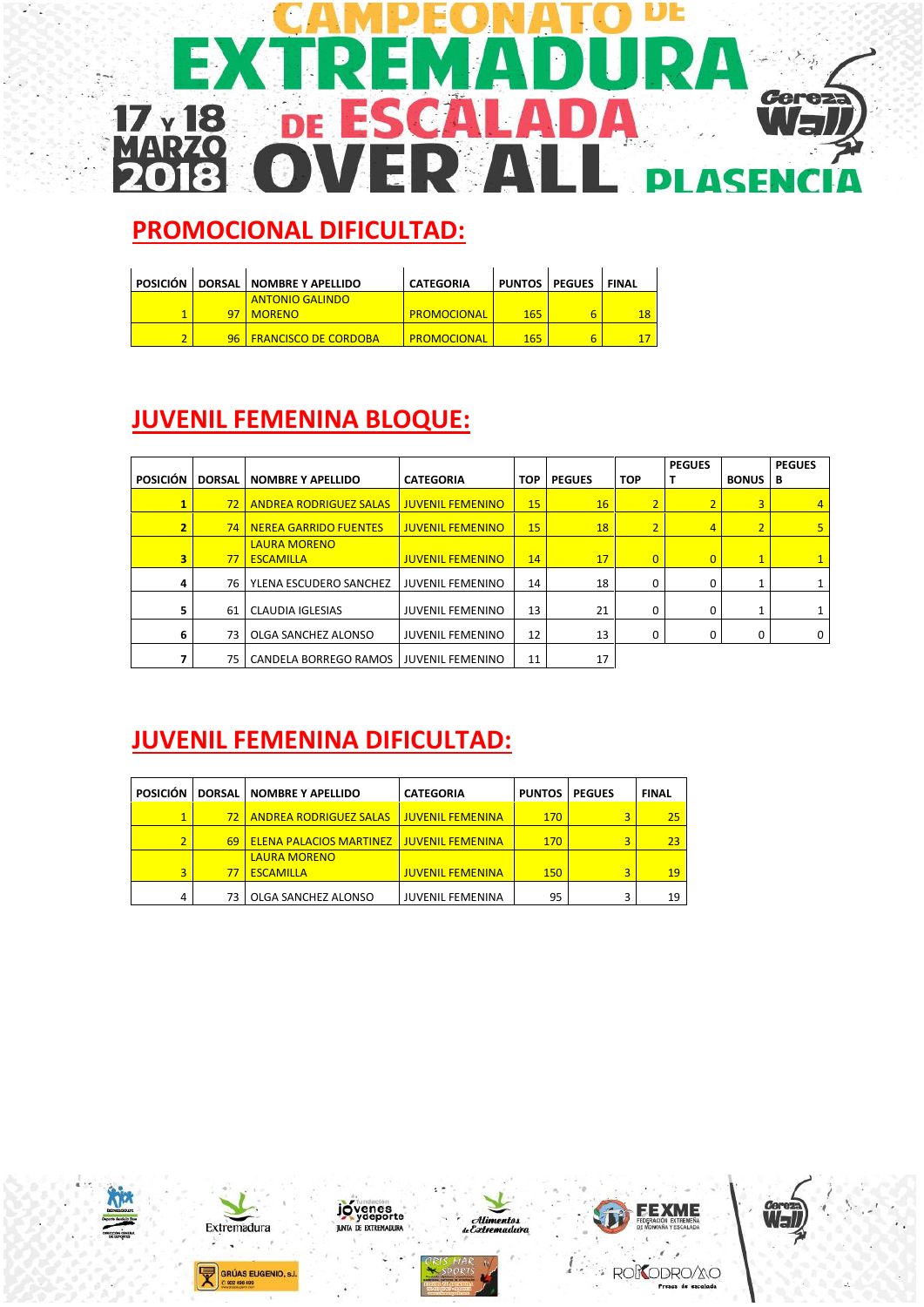#### DЕ E **Cerez**  $17<sub>y</sub>18$  $\blacktriangle$ 'n Ė **ASENCI** DI Λ

# **JUVENIL MASCULINA BLOQUE:**

| <b>POSICIÓN</b> | <b>DORSAL</b> | <b>NOMBRE</b>                     | <b>CATEGORÍA</b>         | <b>TOP</b>     | <b>PEGUES   TOP</b> |                | <b>PEGUES</b><br>Т | <b>BONUS</b> | <b>PEGUES</b><br>в |
|-----------------|---------------|-----------------------------------|--------------------------|----------------|---------------------|----------------|--------------------|--------------|--------------------|
|                 | 88            | <b>HUGO COSANO GARCÍA</b>         | <b>JUVENIL MASCULINO</b> | 13             | 26                  | 3              | 6                  | 3            | $6 \overline{6}$   |
| $\overline{2}$  | 89            | <b>MARCO SANCHEZ ALONSO</b>       | <b>JUVENIL MASCULINO</b> | 12             | 12                  | $\overline{2}$ | 3                  | 3            | 5 <sub>5</sub>     |
| 3               | 82            | <b>RUBEN PÉREZ SERRANO</b>        | <b>JUVENIL MASCULINO</b> | 12             | 14                  | $\overline{2}$ | 6                  | 3            | $6\overline{6}$    |
| 4               | 85            | DAVID LÓPEZ SÁNCHEZ               | <b>JUVENIL MASCULINO</b> | 12             | 19                  | 2              | 6                  | 2            | 6                  |
| 5               | 91            | SERGIO MONTAÑO GUZA               | <b>JUVENIL MASCULINO</b> | 12             | 24                  | 1              | 2                  | 2            | 6                  |
| 6               | 87            | ALEJO BERNABÉ FERNÁNDEZ           | <b>JUVENIL MASCULINO</b> | 12             | 14                  | 1              | 3                  | 2            | 3                  |
| $\overline{7}$  | 81            | JAVIER PAREDES RAMOS              | <b>JUVENIL MASCULINO</b> | 11             | 19                  |                |                    |              |                    |
| 8               | 86            | ANDRÉS ALFONSO SANCHEZ            | <b>JUVENIL MASCULINO</b> | 8              | 11                  |                |                    |              |                    |
| 9               | 84            | IKER VILLARINO CNACHO             | <b>JUVENIL MASCULINO</b> | 8              | 17                  |                |                    |              |                    |
| 10              | 78            | FRANCISCO JAVIER GOLZALEZ FERRERA | <b>JUVENIL MASCULINO</b> | $\overline{7}$ | 11                  |                |                    |              |                    |
| 11              | 90            | JOEL AGUILAR TARDIO               | <b>JUVENIL MASCULINO</b> | 4              | 5                   |                |                    |              |                    |
| 12              | 80            | <b>RUBEN PIRIZ SERGIO</b>         | <b>JUVENIL MASCULINO</b> | 3              | 10                  |                |                    |              |                    |

# **JUVENIL MASCULINA DIFICULTAD:**

| <b>POSICIÓN</b> | <b>DORSAL</b> | <b>NOMBRE Y APELLIDO</b>     | <b>CATEGORIA</b>         | <b>PUNTOS</b> | <b>PEGUES</b>  | <b>PUNTOS</b>   |
|-----------------|---------------|------------------------------|--------------------------|---------------|----------------|-----------------|
| $\mathbf{1}$    | 89            | <b>MARCO SANCHEZ ALONSO</b>  | <b>JUVENIL MASCULINA</b> | <b>180</b>    | 3              | 32 <sub>2</sub> |
| $\overline{2}$  | 85            | DAVID LOPEZ SANCHEZ          | <b>JUVENIL MASCULINA</b> | 180           | $\overline{4}$ | 32              |
| 3               | 81            | <b>JAVIER PAREDES RAMOS</b>  | <b>JUVENIL MASCULINA</b> | <b>180</b>    | $\overline{3}$ | 27              |
| 4               | 88            | HUGO COSANO GARCÍA           | <b>JUVENIL MASCULINA</b> | 180           | 3              | 26              |
| 4               | 82            | RUBEN PÉREZ SERRANO          | <b>JUVENIL MASCULINA</b> | 180           | 3              | 26              |
| 6               | 86            | ANDRES ALFONSO SANCHEZ       | <b>JUVENIL MASCULINA</b> | 150           | 3              | 19              |
| 7               | 80            | <b>RUBEN PIRIZ SERGIO</b>    | <b>JUVENIL MASCULINA</b> | 150           | 3              | 16              |
| 8               | 84            | <b>IKER VILLARINO CANCHO</b> | <b>JUVENIL MASCULINA</b> | 130           | 3              |                 |
| 9               | 87            | ALEJO BERNABÉ FERNANDEZ      | <b>JUVENIL MASCULINA</b> | 50            |                |                 |









ïĤ,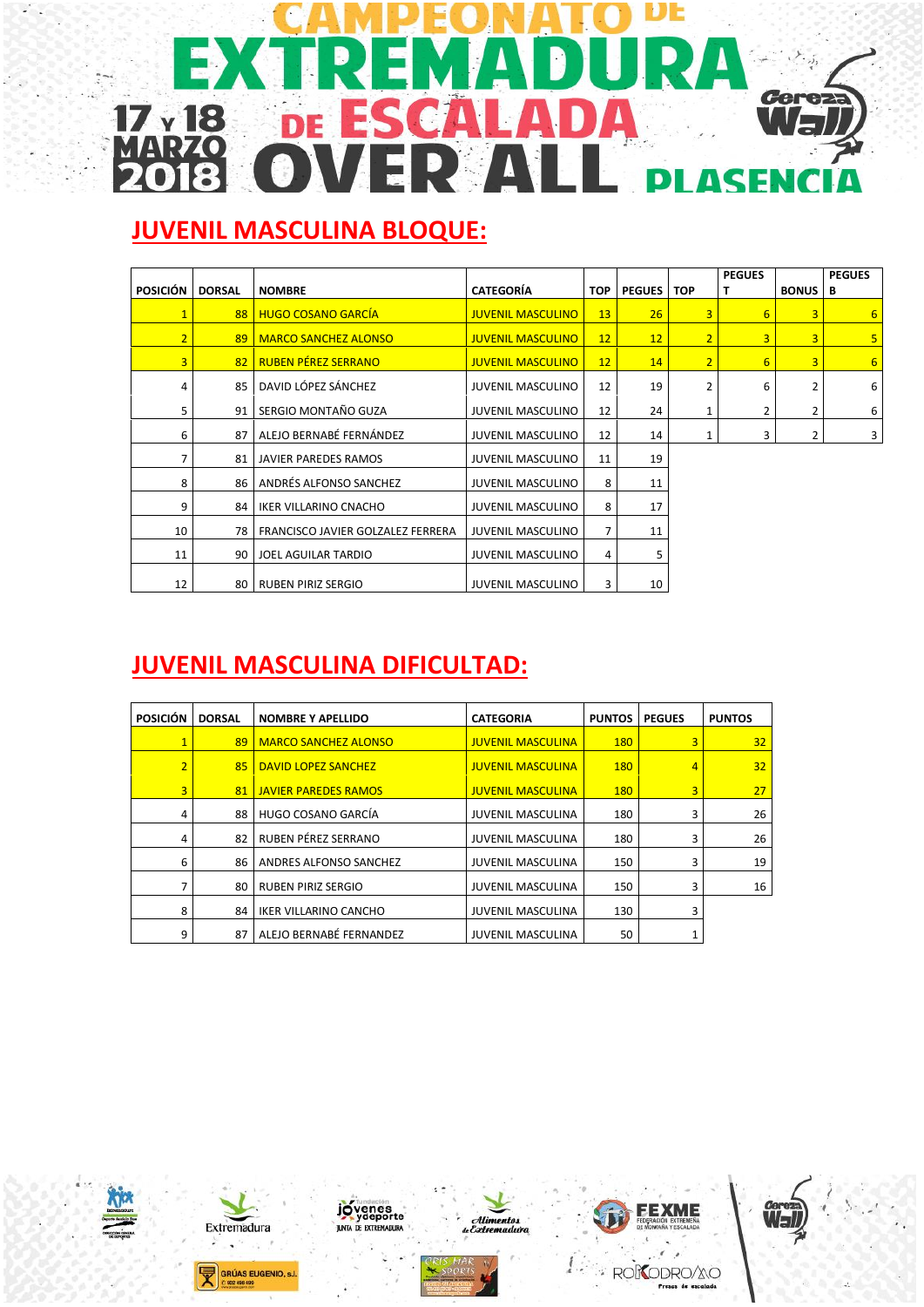#### DE **Cerez**  $17<sub>y</sub>$  18  $\blacktriangle$ ĥ Ė **PLASENCI**

## **ABSOLUTA FEMENINA BLOQUE:**

|                 |                |                                   |                          |                          |               |                | <b>PEGUES</b> |                | <b>PEGUES</b>  |
|-----------------|----------------|-----------------------------------|--------------------------|--------------------------|---------------|----------------|---------------|----------------|----------------|
| <b>POSICIÓN</b> | <b>DORSAL</b>  | <b>NOMBRE Y APELLIDO</b>          | <b>CATEGORIA</b>         | <b>TOP</b>               | <b>PEGUES</b> | <b>TOP</b>     | т             | <b>BONUS</b>   | B              |
|                 | 3 <sup>1</sup> | <b>ANTÍA FREITAS RIAL</b>         | <b>ABSOLUTA FEMENINA</b> | 12                       | 14            | $\overline{3}$ | 8             | $\overline{3}$ | $\overline{4}$ |
| $\overline{2}$  |                | <b>MARIA PAREDES RAMOS</b>        | <b>ABSOLUTA FEMENINA</b> | 12                       | 23            | $\mathbf{1}$   | 2             | $\overline{3}$ | $\overline{4}$ |
| 3               | 4 <sup>1</sup> | <b>ELISABETH PUERTAS IGLESIAS</b> | <b>ABSOLUTA FEMENINA</b> | 12                       | 13            | $\mathbf{1}$   | 3             | $\overline{3}$ | 8 <sup>°</sup> |
| 4               | 5 <sup>1</sup> | LAURA VERDEJO LÓPEZ               | <b>ABSOLUTA FEMENINA</b> | 11                       | 17            | 0              |               | 3              | 8              |
|                 | 15             | <b>ROCIO LORENZO</b>              | <b>ABSOLUTA FEMENINA</b> | 8                        | 12            | 0              |               | 0              | 0              |
|                 |                | ANA ANTUNEZ GOMEZ                 | <b>ABSOLUTA FEMENINA</b> | -                        | -             |                |               |                |                |
|                 |                | <b>LAURA RENTERO</b>              | ABSOLUTA FEMENINA        | $\overline{\phantom{0}}$ | -             |                |               |                |                |
|                 |                | MARINA MONTAÑO                    |                          |                          |               |                |               |                |                |
|                 | 6 I            | DÁVALOS                           | ABSOLUTA FEMENINA        | -                        |               |                |               |                |                |

## **ABSOLUTA FEMENINA DIFICULTAD:**

| <b>POSICIÓN</b> | <b>DORSAL</b> | <b>NOMBRE Y APELLIDO</b>                              | <b>CATEGORIA</b>         | <b>PUNTOS   PEGUES  </b> |    | <b>FINAL</b> |
|-----------------|---------------|-------------------------------------------------------|--------------------------|--------------------------|----|--------------|
|                 |               | <b>3   ANTÍA FREITAS RIAL</b>                         | <b>ABSOLUTA FEMENINA</b> | $230-$                   | 21 | <b>TOP</b>   |
|                 |               | <b>7   MARÍA PAREDES RAMOS</b>                        | <b>ABSOLUTA FEMENINA</b> | 130 <sub>1</sub>         |    | $3 \mid 27+$ |
|                 |               | <b>ELISABETH PUERTAS IGLESIAS   ABSOLUTA FEMENINA</b> |                          | 130 <sub>1</sub>         |    | $3 \mid 26+$ |

# **ABSOLUTA FEMENINA VELOCIDAD:**

| POSICIÓN | <b>NOMBRE Y APELLIDO</b>      |
|----------|-------------------------------|
|          | <b>ANTÍA FREITAS RIAL</b>     |
|          | <b>MARÍA PAREDES RAMOS</b>    |
| 3        | <b>ANDREA RODRIGUEZ SALAS</b> |
| 4        | ELENA PALACIOS                |
|          | LAURA MORENO ESCAMILLA        |
| 6        | ELISABETH PUERTAS IGLESIAS    |









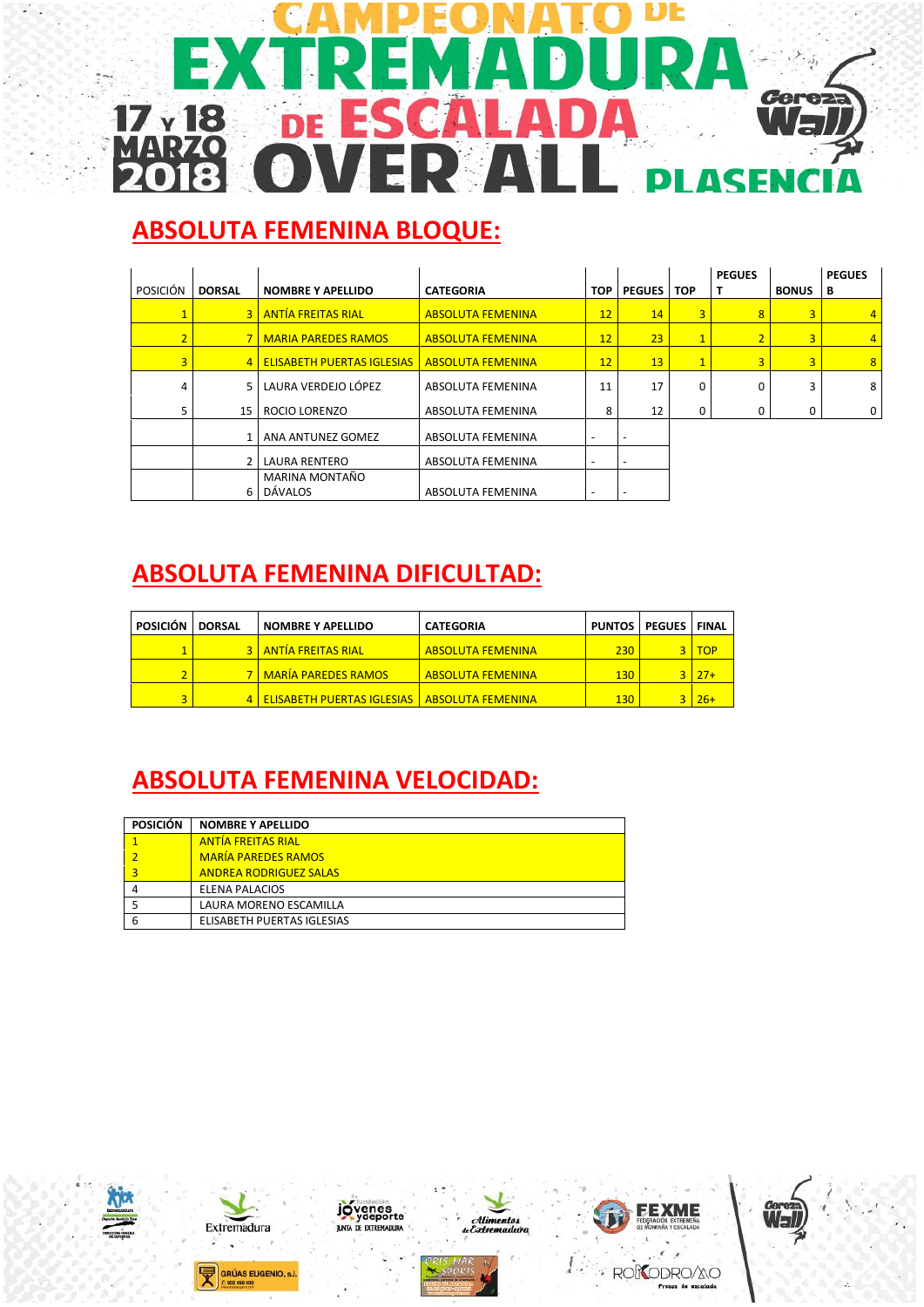#### DE j. **Cerez**  $17<sub>y</sub>18$  $\blacktriangle$  $\overline{U}$ n Ė ÷ RZ M  $\overline{a}$ **ASENCI** DI л

## **ABSOLUTA MASCULINA BLOQUE:**

| <b>POSICIÓN</b> | <b>DORSAL</b>   | <b>NOMBRE Y APELLIDO</b>          | <b>CATEGORIA</b>      | <b>TOP</b> | <b>BONUS</b>        | <b>TOP</b>   | <b>PEGUES T</b>         | <b>BONUS</b> | <b>PEGUES</b><br>В |
|-----------------|-----------------|-----------------------------------|-----------------------|------------|---------------------|--------------|-------------------------|--------------|--------------------|
|                 |                 |                                   |                       |            |                     |              |                         |              |                    |
|                 |                 |                                   | <b>ABSOLUTA</b>       |            |                     |              |                         |              |                    |
| $\mathbf{1}$    | 25 <sub>2</sub> | <b>ALEJANDRO CRESPO COBOS</b>     | <b>MASCULINA</b>      | 15         | 25                  | 3            | 5                       | 3            | 3                  |
|                 |                 |                                   | <b>ABSOLUTA</b>       |            |                     |              |                         |              |                    |
| $\overline{2}$  |                 | <b>83   PABLO RODRIGUEZ SALAS</b> | <b>MASCULINA</b>      | 15         | 21                  | 3            | 5                       | 3            | $\overline{4}$     |
|                 |                 |                                   | <b>ABSOLUTA</b>       |            |                     |              |                         |              |                    |
| $\overline{3}$  |                 | 27 ANDRÉS RAMOS SOSA              | <b>MASCULINA</b>      | 14         | 31                  | 3            | $\overline{\mathbf{8}}$ | 3            | $\overline{4}$     |
|                 |                 | JOSE ANTONIO SANTIAGO             | ABSOLUTA              |            |                     |              |                         |              |                    |
| 4               | 22              | GONZALEZ                          | MASCULINA             | 13         | 19                  | $\mathbf{1}$ | 2                       | 3            | 5                  |
|                 |                 |                                   | ABSOLUTA              |            |                     |              |                         |              |                    |
| 5               | 31              | PABLO SANCHEZ PAJARES             | MASCULINA             | 12         | 12                  | 0            | 0                       | 1            | $\overline{2}$     |
| 5               | 8               |                                   | ABSOLUTA              | 12         | 13                  | 0            | 0                       | 0            |                    |
|                 |                 | <b>BRUNO BURGOS ENRIQUEZ</b>      | MASCULINA             |            |                     |              |                         |              | 0                  |
| $\overline{7}$  |                 |                                   | ABSOLUTA              |            |                     |              |                         |              |                    |
|                 | 10              | <b>BRUNO LOPEZ LACASTA</b>        | MASCULINA             | 12         | 12                  |              |                         |              |                    |
| 7               |                 | JORGE GARCÍA TAMUREJO             | ABSOLUTA              |            |                     |              |                         |              |                    |
|                 | 12              |                                   | MASCULINA             | 12         | 13                  |              |                         |              |                    |
| $\overline{7}$  |                 | ALBERTO RODRIGUEZ SERRANO         | ABSOLUTA              |            |                     |              |                         |              |                    |
|                 | 16              |                                   | MASCULINA<br>ABSOLUTA | 12         | 13                  |              |                         |              |                    |
| 10              | 30              | DIEGO GARCÍA ARIAS                |                       | 12         | 15                  |              |                         |              |                    |
|                 |                 |                                   | MASCULINA             |            |                     |              |                         |              |                    |
| 11              |                 |                                   | ABSOLUTA              | 12         |                     |              |                         |              |                    |
|                 | 13              | DAMIAN NUEVO RIVERA               | MASCULINA             |            | 18                  |              |                         |              |                    |
| 12              | 29              |                                   | ABSOLUTA              | 12         |                     |              |                         |              |                    |
|                 |                 | SERGIO TIERNO IGLESIAS            | MASCULINA<br>ABSOLUTA |            | 19                  |              |                         |              |                    |
| 12              | 9               | JULIAN CORCHUELO CONDE            | MASCULINA             | 12         | 20                  |              |                         |              |                    |
|                 |                 |                                   | ABSOLUTA              |            |                     |              |                         |              |                    |
| 14              | 11              | ALVARO MATAS GONZALEZ             | MASCULINA             | 12         | 20                  |              |                         |              |                    |
|                 |                 |                                   | ABSOLUTA              |            |                     |              |                         |              |                    |
| 15              | 21              | MANUEL VACA RODRIGUEZ             | MASCULINA             | 12         | 24                  |              |                         |              |                    |
|                 |                 |                                   | ABSOLUTA              |            |                     |              |                         |              |                    |
| 16              | 32              | JUAN JESÚS DELAGADO BARROSO       | MASCULINA             | 11         | 12                  |              |                         |              |                    |
|                 |                 |                                   | ABSOLUTA              |            |                     |              |                         |              |                    |
| 17              | 14              | CESAR CIUDAD MANZANEDPO           | MASCULINA             | 11         | 13                  |              |                         |              |                    |
|                 |                 |                                   | ABSOLUTA              |            |                     |              |                         |              |                    |
| 18              | 24              | ANTONIO CARO RICO                 | MASCULINA             | 11         | 14                  |              |                         |              |                    |
|                 |                 |                                   | ABSOLUTA              |            |                     |              |                         |              |                    |
| 19              | 35              | PABLO PAREDES MATEOS              | MASCULINA             | 10         | 16                  |              |                         |              |                    |
|                 |                 |                                   | ABSOLUTA              |            |                     |              |                         |              |                    |
| 20              | 17              | MOISES PANIAGUA FERNANDEZ         | MASCULINA             | 10         | 18                  |              |                         |              |                    |
|                 |                 |                                   | ABSOLUTA              |            |                     |              |                         |              |                    |
| 21              | 18              | JAVIER SANCHEZ BARDÓN             | MASCULINA             | 10         | 20                  |              |                         |              |                    |
|                 |                 |                                   | <b>ABSOLUTA</b>       |            |                     |              |                         |              |                    |
| 22              | 23              | ROBERTO SANCHEZ GARCÍA            | MASCULINA             | 8          | 11                  |              |                         |              |                    |
|                 |                 |                                   | <b>ABSOLUTA</b>       |            |                     |              |                         |              |                    |
| 23              | 28              | ANTONIO PALMA BARRAGÁN            | MASCULINA             | 5          | 12                  |              |                         |              |                    |
|                 |                 |                                   | ABSOLUTA              |            |                     |              |                         |              |                    |
| 23              | 100             | <b>JAVIER CARRON</b>              | MASCULINA             | 4          | 6                   |              |                         |              |                    |
|                 |                 |                                   | ABSOLUTA              |            |                     |              |                         |              |                    |
| 25              | 19              | JAIRO SANCHHEZ MARTÍN             | MASCULINA             | 3          | 5                   |              |                         |              |                    |
|                 |                 |                                   | <b>ABSOLUTA</b>       |            |                     |              |                         |              |                    |
| 26              | 20              | ANDRÉS GAVIRO CONDE               | MASCULINA             | 3          | 5                   |              |                         |              |                    |
|                 |                 |                                   | ABSOLUTA              |            |                     |              |                         |              |                    |
| 27              | 26              | MIGUEL ANGEL LETELLEZ VIDALES     | MASCULINA             | 0          | 0                   |              |                         |              |                    |
|                 |                 |                                   | ABSOLUTA              |            |                     |              |                         |              |                    |
| 28              |                 | 33 LUIS PAZ                       | MASCULINA             | 0          | $\mathsf{O}\xspace$ |              |                         |              |                    |













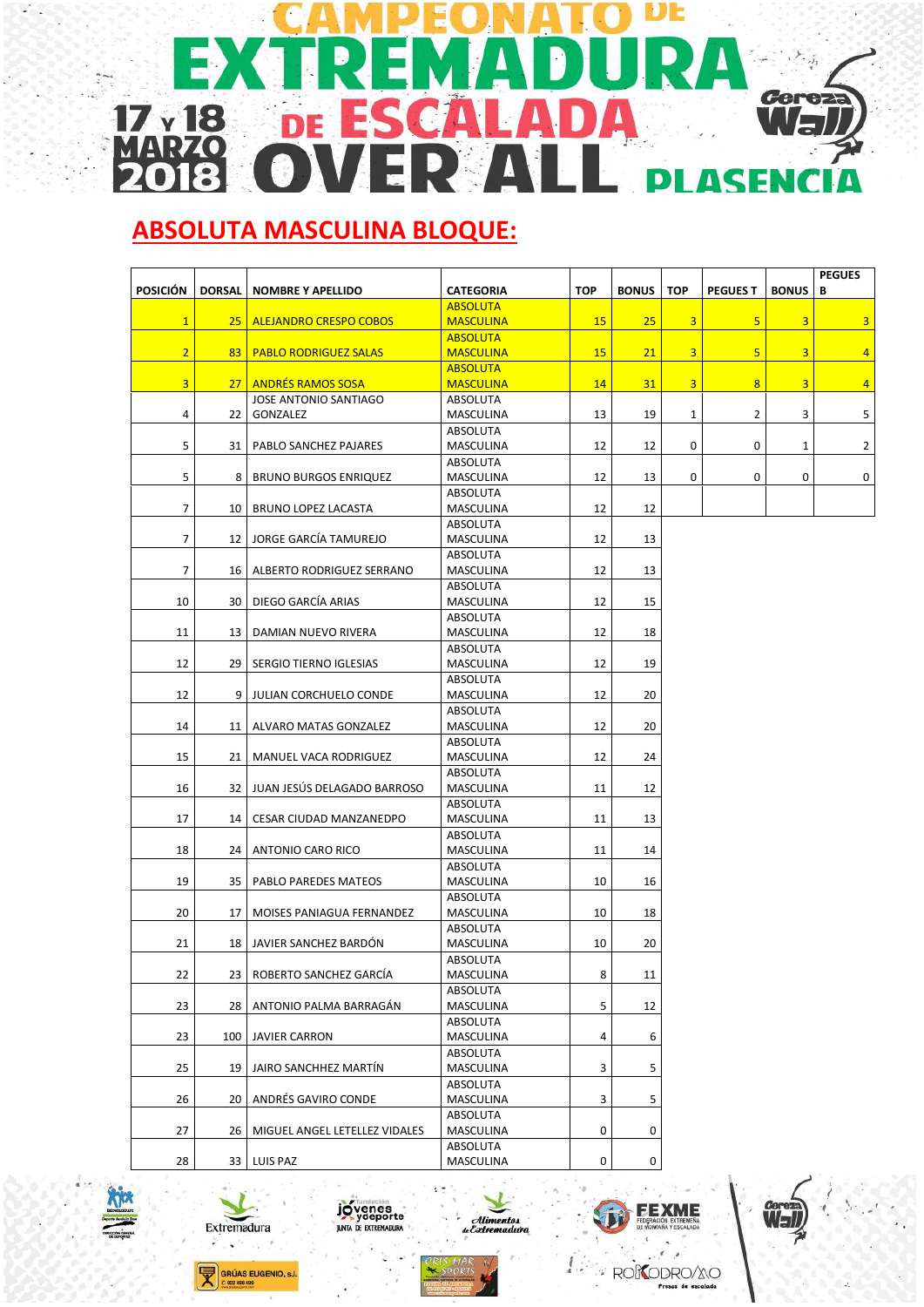

#### **ABSOLUTA MASCULINA DIFICULTAD:**

| <b>POSICIÓN</b> | <b>DORSAL</b>   | <b>NOMBRE Y APELLIDO</b>     | <b>CATEGORIA</b> | <b>PUNTOS</b> | <b>PEGUES</b>  | <b>FINAL</b> |
|-----------------|-----------------|------------------------------|------------------|---------------|----------------|--------------|
|                 |                 |                              | <b>ABSOLUTA</b>  |               |                |              |
| $\overline{1}$  | 27              | <b>ANDRÉS RAMOS SOSA</b>     | <b>MASCULINA</b> | 380           | 5 <sup>1</sup> | <b>TOP</b>   |
|                 |                 |                              | <b>ABSOLUTA</b>  |               |                |              |
| $\overline{2}$  | 14              | <b>CESAR CIUDAD MANZANO</b>  | <b>MASCULINA</b> | 280           | 3 <sup>1</sup> | <b>TOP</b>   |
|                 |                 |                              | <b>ABSOLUTA</b>  |               |                |              |
| $\overline{3}$  | 83              | <b>PABLO RODRIGUEZ SALAS</b> | <b>MASCULINA</b> | 230           | 3              | 35           |
|                 |                 |                              | <b>ABSOLUTA</b>  |               |                |              |
| $\overline{4}$  | 25              | ALEJANDRO CRESPO COBOS       | <b>MASCULINA</b> | 280           | 3              | 34           |
|                 |                 |                              | <b>ABSOLUTA</b>  |               |                |              |
| 5               | 104             | ALBERTO PUERTAS IGLESIAS     | <b>MASCULINA</b> | 230           | 3              | 32           |
|                 |                 |                              | <b>ABSOLUTA</b>  |               |                |              |
| 6               | 31              | PABLO SANCHEZ PAJARES        | <b>MASCULINA</b> | 230           | 3              | 26           |
|                 |                 |                              | <b>ABSOLUTA</b>  |               |                |              |
| 6               | 8               | <b>BRUNO BURGOS ENRIQUEZ</b> | <b>MASCULINA</b> | 230           | 3              | 26           |
|                 |                 |                              | <b>ABSOLUTA</b>  |               |                |              |
| 8               | 12              | JORGE GARCÍA TAMUREJO        | <b>MASCULINA</b> | 180           | 3              |              |
|                 |                 |                              | <b>ABSOLUTA</b>  |               |                |              |
| 8               | 30              | DIEGO GARCÍA ARIAS           | <b>MASCULINA</b> | 180           | 3              |              |
|                 |                 |                              | <b>ABSOLUTA</b>  |               |                |              |
| 10              | 16 <sup>1</sup> | ALBERTO RODRIGUEZ SERRANO    | <b>MASCULINA</b> | 170           | 3              |              |
|                 |                 |                              | <b>ABSOLUTA</b>  |               |                |              |
| 10              | 26              | MIGUEL ANGEL LETEYES VIDALES | <b>MASCULINA</b> | 170           | 3              |              |
|                 |                 |                              | <b>ABSOLUTA</b>  |               |                |              |
| 10              | 18              | JAVIER SANCHEZ BARDÓN        | <b>MASCULINA</b> | 170           | 3              |              |
|                 |                 |                              | <b>ABSOLUTA</b>  |               |                |              |
| 13              | 17              | MOISES PANIAGUA FERNANDEZ    | <b>MASCULINA</b> | 150           | 3              |              |
|                 |                 |                              | ABSOLUTA         |               |                |              |
| 14              | 105             | <b>JORGE MIGUEL ISABEL</b>   | <b>MASCULINA</b> | 145           | 3              |              |

# **ABSOLUTA MASCULINA VELOCIDAD:**

| <b>POSICIÓN</b> | <b>NOMBRE Y APELLIDO</b>      |  |  |  |
|-----------------|-------------------------------|--|--|--|
| 1               | <b>JAVIER CANO BLAZQUEZ</b>   |  |  |  |
| $\overline{2}$  | <b>ALEJANDRO CRESPO COBOS</b> |  |  |  |
| 3               | <b>PABLO RODRIGUEZ SALAS</b>  |  |  |  |
| $\overline{4}$  | ANDRÉS RAMOS SOSA             |  |  |  |
| 5               | PABLO SANCHEZ PAJARES         |  |  |  |
| -6              | <b>HUGO COSANO</b>            |  |  |  |
|                 | JORGE GARCÍA                  |  |  |  |
| 8               | DIEGO GARCÍA                  |  |  |  |
|                 |                               |  |  |  |